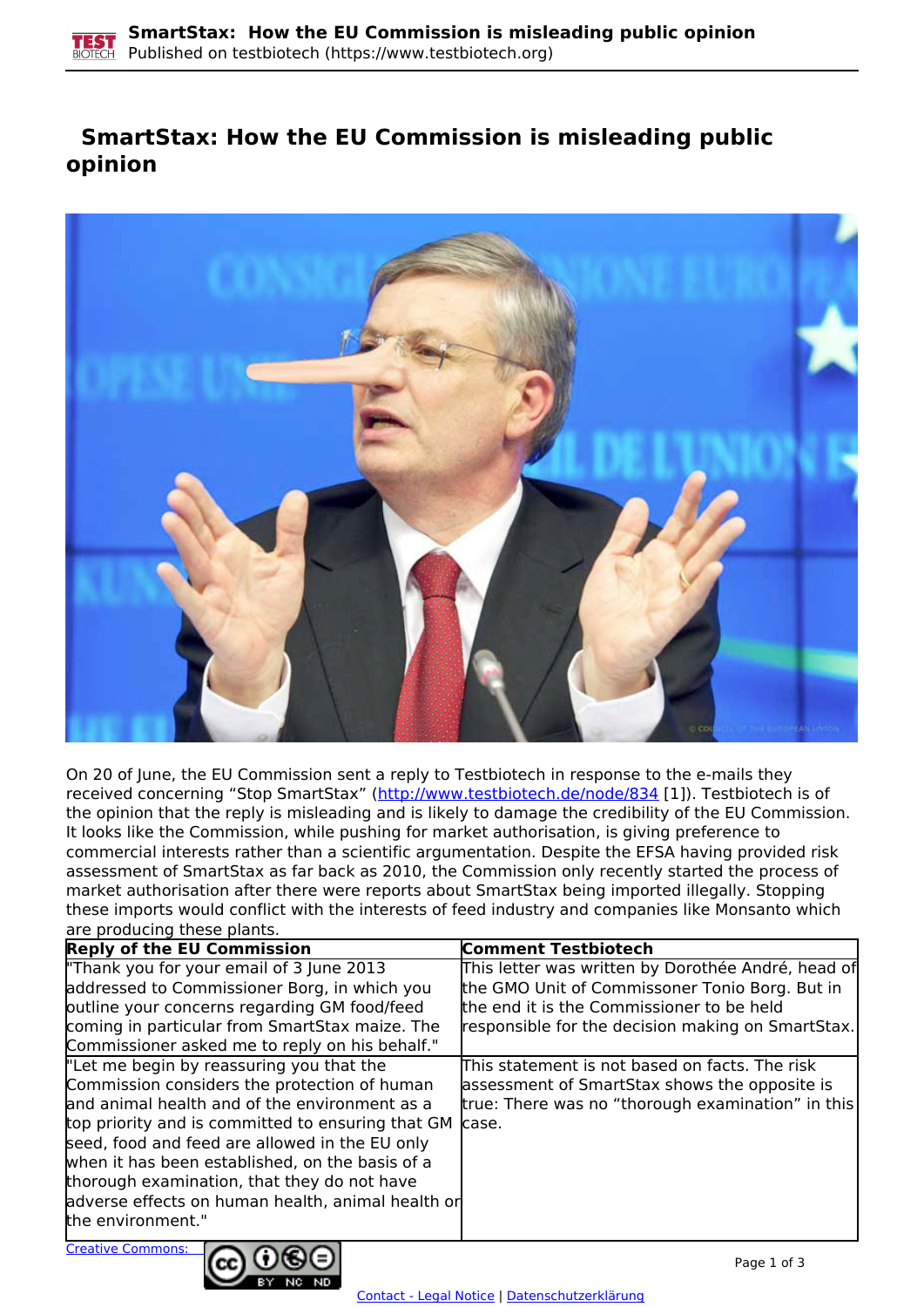

Published on testbiotech (https://www.testbiotech.org)

| "This risk assessment is performed by the<br>European Food Safety Authority (EFSA), which<br>evaluates the studies submitted by the applicants<br>on the basis of the provisions of Regulation (EC)<br>1829/2003, and also studies performed by<br>independent experts."                                                                                                                                                                                                                                     | EU Regulation 1829/2003 requires that<br>'genetically modified food and feed should only<br>be authorised for placing on the Community<br>market after a scientific evaluation of the highest<br>possible standard, to be undertaken under the<br>responsibility of the European Food Safety<br>Authority, of any risks which they present for<br>human and animal health and, as the case may<br>be, for the environment." (Recital 9).<br>These requirements are not fulfilled in this case.<br>Representatives of this industry themselves claim<br>that some of their methods used for investigating<br>the crops are only preliminary and admit that for<br>several of the relevant dossiers, the standards for<br>Good Laborartory Practise (GLP) are not met.<br>And: Neither the EFSA nor the industry itself<br>initiated any independent study for the market<br>authorisation of SmartStax.                                                                                                                                                                                                                                           |
|--------------------------------------------------------------------------------------------------------------------------------------------------------------------------------------------------------------------------------------------------------------------------------------------------------------------------------------------------------------------------------------------------------------------------------------------------------------------------------------------------------------|--------------------------------------------------------------------------------------------------------------------------------------------------------------------------------------------------------------------------------------------------------------------------------------------------------------------------------------------------------------------------------------------------------------------------------------------------------------------------------------------------------------------------------------------------------------------------------------------------------------------------------------------------------------------------------------------------------------------------------------------------------------------------------------------------------------------------------------------------------------------------------------------------------------------------------------------------------------------------------------------------------------------------------------------------------------------------------------------------------------------------------------------------|
| "Regarding the draft Commission Decision on<br>SmartStax presented at SCFCAH [which is the<br>Committee of the Experts of the EU Member<br>States] on 10 June 2013, I would like to stress that<br>it has a favourable opinion from EFSA. The risk<br>assessment follows the requirements of the<br>relevant EFSA guidance documents for the risk<br>assessment of GM food/feed and of stacks<br>[stacked events are plants which are produced by<br>crossing of several genetically engineered<br>plants]." | The opinion of the EFSA suffers from substantial<br>flaws such as:<br>• The possible interactions between<br>residues from spraying with the<br>complementary herbicides and the various<br>insecticidal proteins produced by<br>SmartStax were not investigated.<br>• Risks for the immune system were not<br>investigated but simply disregarded as<br>"unlikely".<br>• No feeding studies to investigate health<br>effects for human and animal were carried<br>out.<br>• During field trials SmartStax showed<br>several significant differences in its<br>composition when compared with plants<br>derived from conventional breeding. These<br>differences should have been investigated<br>in much more detail. However the EFSA<br>dismisses these findings as irrelevant by<br>referring to a database used by the<br>industry that is known not to be reliable.<br>The decision of the Commission is not bound by<br>this flawed opinion of the EFSA. To the contrary,<br>Regulation 178/2002 clearly states that the<br>Commission should also to take into consideration<br>other relevant findings before any decision is<br>taken. |
| "Regarding the pollen, EFSA also gave a<br>favourable opinion on the application for placing<br>on the market of maize MON810 pollen as or in<br>foods. It concluded that the genetic modification<br>in this GM maize does not constitute additional<br>health risk if maize MON810 pollen is to replace<br>pollen from non-GM maize as or in foods."                                                                                                                                                       | The EFSA clearly stated that there are hardly any<br>specific data on risks of pollen from MON810.<br>Therefore the EFSA's opinion is largely based on<br>assumptions and not on real investigations.                                                                                                                                                                                                                                                                                                                                                                                                                                                                                                                                                                                                                                                                                                                                                                                                                                                                                                                                            |
| "I would like to stress that the European system                                                                                                                                                                                                                                                                                                                                                                                                                                                             | Very often the industry refers to what they call                                                                                                                                                                                                                                                                                                                                                                                                                                                                                                                                                                                                                                                                                                                                                                                                                                                                                                                                                                                                                                                                                                 |



Creative Commons: